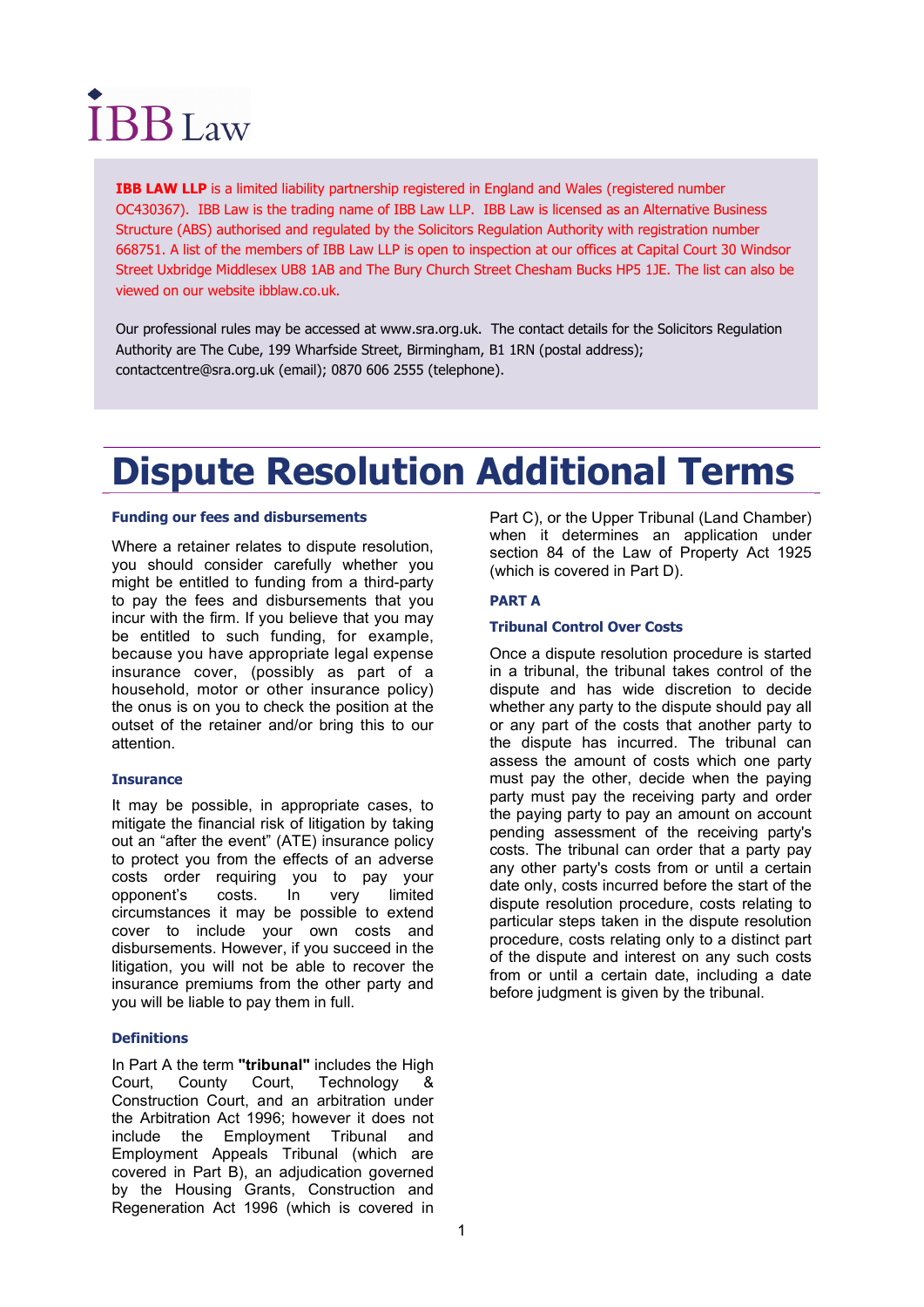# The General Rule

The starting point is that costs usually "follow the event". This means that the party who is successful overall in the dispute is entitled to an order that the other party pay its costs of the dispute. However, the tribunal, in the exercise of its wide discretion, can and does make different orders, for instance where a party has:

- conducted itself unreasonably either before or after the start of the dispute resolution process;
- unreasonably pursued a particular aspect of the dispute;
- exaggerated its loss or damage; and
- failed to make any serious attempt either before or after start of the dispute resolution process to try and resolve the dispute.

# Order for Costs

Where a party obtains an order for "costs", this does not mean that the paying party will have to pay all the money that the receiving party has expended in relation to the costs covered by the order. When the tribunal comes to assess a party's "recoverable" costs, it usually only orders the paying party to pay a proportion (typically between 65%-75%) of the money that the receiving party has actually expended on the part of the proceedings to which the costs order relates.

# Summary Assessment

At the conclusion of an interim application (or a trial or hearing lasting not more than one day) the tribunal usually carries out a summary assessment of the receiving party's costs and orders the paying party to pay the assessed amount within a specified period, normally 14 days. If the paying party fails to make the payment within the specified time, the tribunal may prevent the paying party from prosecuting or, as the case may be, defending the dispute until the payment is made; alternatively, the tribunal may order that judgment be entered against the paying party.

# Detailed Assessment

At the conclusion of a trial lasting more than two days, the tribunal will generally order that there be a detailed assessment of the receiving party's costs. The tribunal may, pending the detailed assessment, order the paying party to pay the receiving party a sum

on account of its "recoverable" costs. We will advise you of the procedure applicable to a detailed assessment of costs should the need arise.

# Payment of bills where there is a costs order

Where you are the receiving party, we will do what we can to ensure that you recover as much of your outlay on costs as possible. However, as our client you are always responsible for paying any bill that we render by the due date in full and without deduction or set off. Even though you may have the benefit of a costs order entitling you to be reimbursed all or part of the fees and disbursements covered by our bill, you must still pay our bill.

# Notes on Payment

You must appreciate before you start a dispute resolution process that:

- even if you are successful in the dispute and obtain a costs order, your opponent (as the paying party) may not have the financial means to pay your recoverable costs;
- where your opponent is legally-aided, it is most unlikely that you will recover any of your costs, even if you are successful; and
- if you are unsuccessful in the dispute and are ordered to pay your opponent's costs, you will be obliged to pay your opponent's recoverable costs in addition to the fees and disbursements that you incur with the firm.

# Offers (Basic Rule)

If the Defendant makes an offer to resolve the dispute (either before or after the start of a resolution process) which the Claimant accepts, the Claimant will usually be entitled to its costs upon acceptance. Where, however, a Defendant's offer to resolve the dispute is rejected and, at trial, the Claimant obtains a judgment that is no better than the offer, the tribunal will usually make a "split" costs order. The Claimant will usually be entitled to its recoverable costs up to and including a period ending 21 days after the date of the offer; and the Defendant will usually be entitled to its recoverable costs from that date onwards. The Claimant can also make an offer to the Defendant to resolve the dispute. If, during the course of a dispute resolution process, you receive an offer from your opponent, we will give you further detailed advice at that time.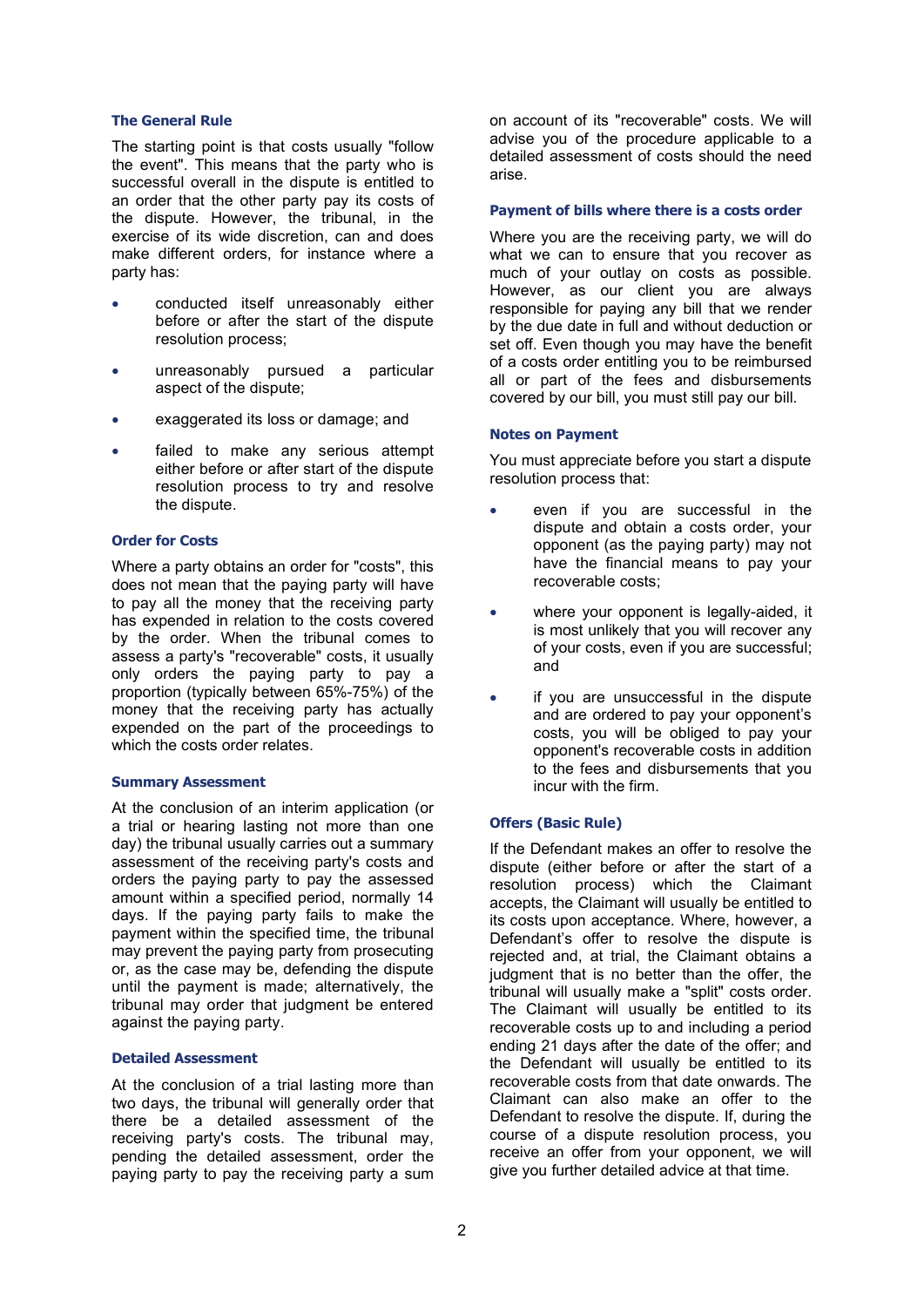# Interest on costs

A receiving party is entitled to interest on its recoverable costs from the date that the costs became payable (usually the date upon which the tribunal hands down judgment following a trial, or, in the case of an interim application, 14 days thereafter) until the date of payment at the judgment rate (currently 8%).

# PART B

This paragraph relates to disputes that fall to be determined by the Employment Tribunal and Employment Appeals Tribunal.

# The General Rule

Each party bears its own costs. This means that, whatever the outcome of the dispute at trial, no party is entitled to a contribution towards its costs from its opponent. There is, however, one exception to the general rule. Where, in the opinion of the Employment Tribunal or Employment Appeals Tribunal, one of the parties has acted vexatiously, abusively or unreasonably in starting or conducting the dispute resolution procedure, it will consider whether the offending party should make a contribution towards its opponent's costs of up to £10,000.

# PART C

This paragraph relates to disputes referred to adjudication pursuant to the Housing Grants. Construction and Regeneration Act 1996.

### The General Rule

Each party bears its own costs. This means that, whatever the outcome of the adjudication, no party is entitled to a contribution towards its costs from its opponent. There is, however, one exception to the general rule. This is where the parties have given the adjudicator power to order one of the parties to pay all or part of its opponent's costs. Further, although the general rule is that both parties are jointly and severally liable to pay the adjudicator's fees and expenses, the adjudicator has power to decide (as between the parties) what proportion of his costs and expenses each party should bear.

### PART D

This paragraph relates to an application in the Upper Tribunal (Lands Chamber) under section 84 of the Law of Property Act 1925.

# The General Rule

On an application under section 84 of the Law of Property Act 1925 to discharge or modify a restrictive covenant affecting land, the Upper Tribunal will apply the following principles when deciding whether any party to the application should pay all or any part of the costs that another party to the application has incurred.

Where, as a preliminary issue, an applicant successfully challenges an objector's entitlement to object to its application, the objector is normally ordered to pay the applicant's costs of the preliminary issue. Where an applicant unsuccessfully challenges an objector's entitlement to object to its application, the applicant is normally ordered to pay the objector's costs of the preliminary issue.

As regards the costs of the substantive application, because the applicant is seeking to remove or diminish particular property rights that the objector has, unless they have acted unreasonably, an unsuccessful objector to an application will not normally be ordered to pay any of the applicant's costs. An unsuccessful applicant will normally be ordered to pay the costs incurred by an objector unless the objector has acted unreasonably.